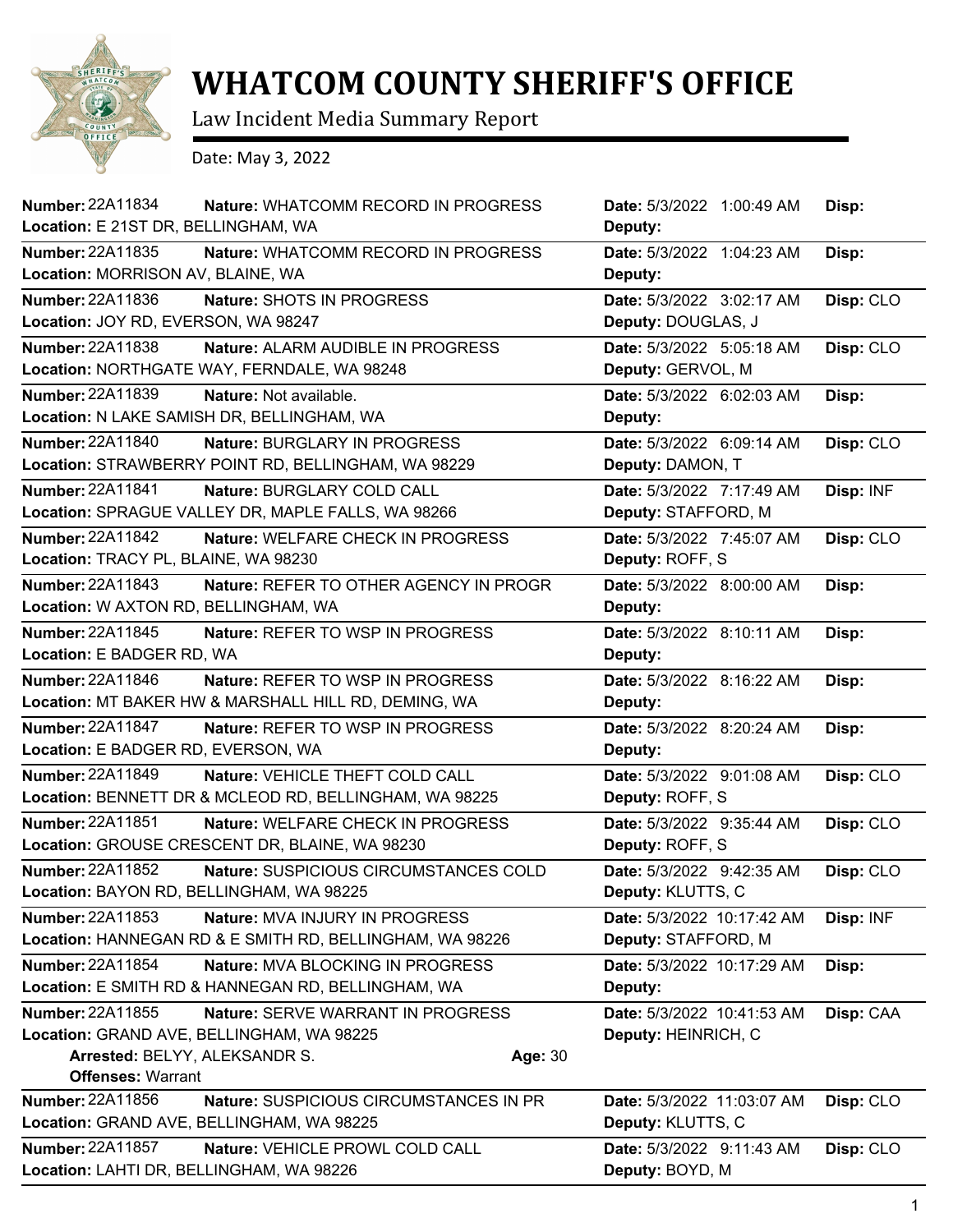| Number: 22A11858<br>Nature: Not available.                                                                | Date: 5/3/2022 11:56:51 AM                      | Disp:     |
|-----------------------------------------------------------------------------------------------------------|-------------------------------------------------|-----------|
| Location: LAKE LOUISE DR, BELLINGHAM, WA                                                                  | Deputy:                                         |           |
| <b>Number: 22A11860</b><br>Nature: DRUGS COLD CALL<br>Location: W LAUREL RD, BELLINGHAM, WA 98226         | Date: 5/3/2022 12:21:04 PM<br>Deputy: KLUTTS, C | Disp: CLO |
| Number: 22A11861<br>Nature: WATCH FOR IN PROGRESS<br>Location: NB I5 AT & SLATER RD, FERNDALE, WA         | Date: 5/3/2022 1:04:43 PM<br>Deputy:            | Disp:     |
| Number: 22A11862<br>Nature: WATCH FOR IN PROGRESS<br>Location: ARNIE RD, CUSTER, WA                       | Date: 5/3/2022 1:09:06 PM<br>Deputy:            | Disp:     |
| Number: 22A11863<br>Nature: SERVE WARRANT IN PROGRESS                                                     | Date: 5/3/2022 2:18:46 PM                       | Disp: CAA |
| Location: 2ND ST, BLAINE, WA 98230                                                                        | Deputy: LEBEDEV, P                              |           |
| Arrested: RESLER, ALBERT L.<br>Age: 49                                                                    |                                                 |           |
| <b>Offenses: Fugitive Warrant</b>                                                                         |                                                 |           |
| Number: 22A11864<br>Nature: THEFT IN PROGRESS                                                             | Date: 5/3/2022 2:21:55 PM                       | Disp: CLO |
| Location: OLD GUIDE RD, BELLINGHAM, WA 98226                                                              | Deputy: KLUTTS, C                               |           |
| <b>Number: 22A11867</b><br>Nature: Not available.                                                         | Date: 5/3/2022 2:41:48 PM                       | Disp:     |
| Location: GRAND AV, BELLINGHAM, WA                                                                        | Deputy:                                         |           |
| Number: 22A11869<br>Nature: ASSIST CITIZEN IN PROGRESS                                                    | Date: 5/3/2022 2:56:56 PM                       | Disp: CLO |
| Location: BAYON RD, BELLINGHAM, WA 98225                                                                  | Deputy: WOOD, B                                 |           |
| <b>Number: 22A11870</b><br>Nature: HARASSMENT COLD CALL                                                   | Date: 5/3/2022 3:09:47 PM                       | Disp: CLO |
| Location: N NUGENT RD, LUMMI ISLAND, WA 98262                                                             | Deputy: LEBEDEV, P                              |           |
| Number: 22A11871<br>Nature: FOLLOW UP                                                                     | Date: 5/3/2022 3:24:16 PM                       | Disp: CAA |
| Location: GRAND AVE, BELLINGHAM, WA 98225                                                                 | Deputy: HEINRICH, C                             |           |
| Arrested: NOEL, KELLIE A.<br>Age: 54                                                                      |                                                 |           |
| <b>Offenses: In From Court</b>                                                                            |                                                 |           |
| <b>Number: 22A11872</b><br>Nature: NEIGHBORHOOD DISPUTE COLD CALL<br>Location: BAY RD, FERNDALE, WA 98248 | Date: 5/3/2022 3:30:46 PM<br>Deputy: SLYTER, C  | Disp:     |
| <b>Number: 22A11873</b><br>Nature: ESCAPE COLD CALL                                                       | Date: 5/3/2022 3:31:52 PM                       | Disp: ACT |
| Location: GRAND AVE, BELLINGHAM, WA 98225                                                                 | Deputy: ASSINK, G                               |           |
| Number: 22A11874<br>Nature: Not available.                                                                | Date: 5/3/2022 3:41:59 PM                       | Disp:     |
| Location: GRAND AV, BELLINGHAM, WA                                                                        | Deputy:                                         |           |
| <b>Number: 22A11875</b><br>Nature: TRESPASS COLD CALL                                                     | Date: 5/3/2022 3:48:57 PM                       | Disp: ACT |
| Location: GRAND AVE, BELLINGHAM, WA 98225                                                                 | Deputy: ALLGIRE, J                              |           |
| Number: 22A11876<br>Nature: ALARM PANIC IN PROGRESS                                                       | Date: 5/3/2022 4:01:25 PM                       | Disp:     |
| Location: BIRCH BAY LYNDEN RD, CUSTER, WA                                                                 | Deputy: STRAND, E                               |           |
| <b>Number: 22A11877</b><br>Nature: TRAFFIC STOP                                                           | Date: 5/3/2022 4:02:23 PM                       | Disp: CLO |
| Location: BIRCH BAY SQUARE ST, BLAINE, WA 98230                                                           | Deputy: SLYTER, C                               |           |
| <b>Number: 22A11878</b><br>Nature: FRAUD COLD CALL                                                        | Date: 5/3/2022 4:02:07 PM                       | Disp: INF |
| Location: SALTSPRING DR, FERNDALE, WA 98248                                                               | Deputy: SLYTER, C                               |           |
| Number: 22A11879<br>Nature: ASSIST CITIZEN IN PROGRESS                                                    | Date: 5/3/2022 4:07:48 PM                       | Disp:     |
| Location: MARIGOLD DR, BELLINGHAM, WA                                                                     | Deputy: WRIGHT, M                               |           |
| <b>Number: 22A11881</b><br>Nature: CIVIL PROBLEM IN PROGRESS                                              | Date: 5/3/2022 4:40:44 PM                       | Disp: CLO |
| Location: HARBOR DR, BLAINE, WA 98230                                                                     | Deputy: SLYTER, C                               |           |
| Number: 22A11884<br>Nature: ASSIST CITIZEN IN PROGRESS                                                    | Date: 5/3/2022 5:35:08 PM                       | Disp: CLO |
| Location: BIRCH BAY LYNDEN RD & VALLEY VIEW RD, CUSTER, WA 98240                                          | Deputy: SLYTER, C                               |           |
| <b>Number: 22A11887</b><br>Nature: SECURITY CHECK IN PROGRESS                                             | Date: 5/3/2022 6:11:55 PM                       | Disp: CLO |
| Location: SANTA FE TRL, MAPLE FALLS, WA 98266                                                             | Deputy: LEBEDEV, P                              |           |
| Number: 22A11888<br>Nature: JUVENILE PROBLEM IN PROGRESS                                                  | Date: 5/3/2022 6:28:12 PM                       | Disp: INF |
| Location: SHAW RD, FERNDALE, WA 98248                                                                     | Deputy: SLYTER, C                               |           |
| Number: 22A11889<br>Nature: WATCH FOR IN PROGRESS                                                         | Date: 5/3/2022 6:36:17 PM                       | Disp:     |
| Location: BIRCH BAY DR & ALDERSON RD, BLAINE, WA                                                          | Deputy:                                         |           |